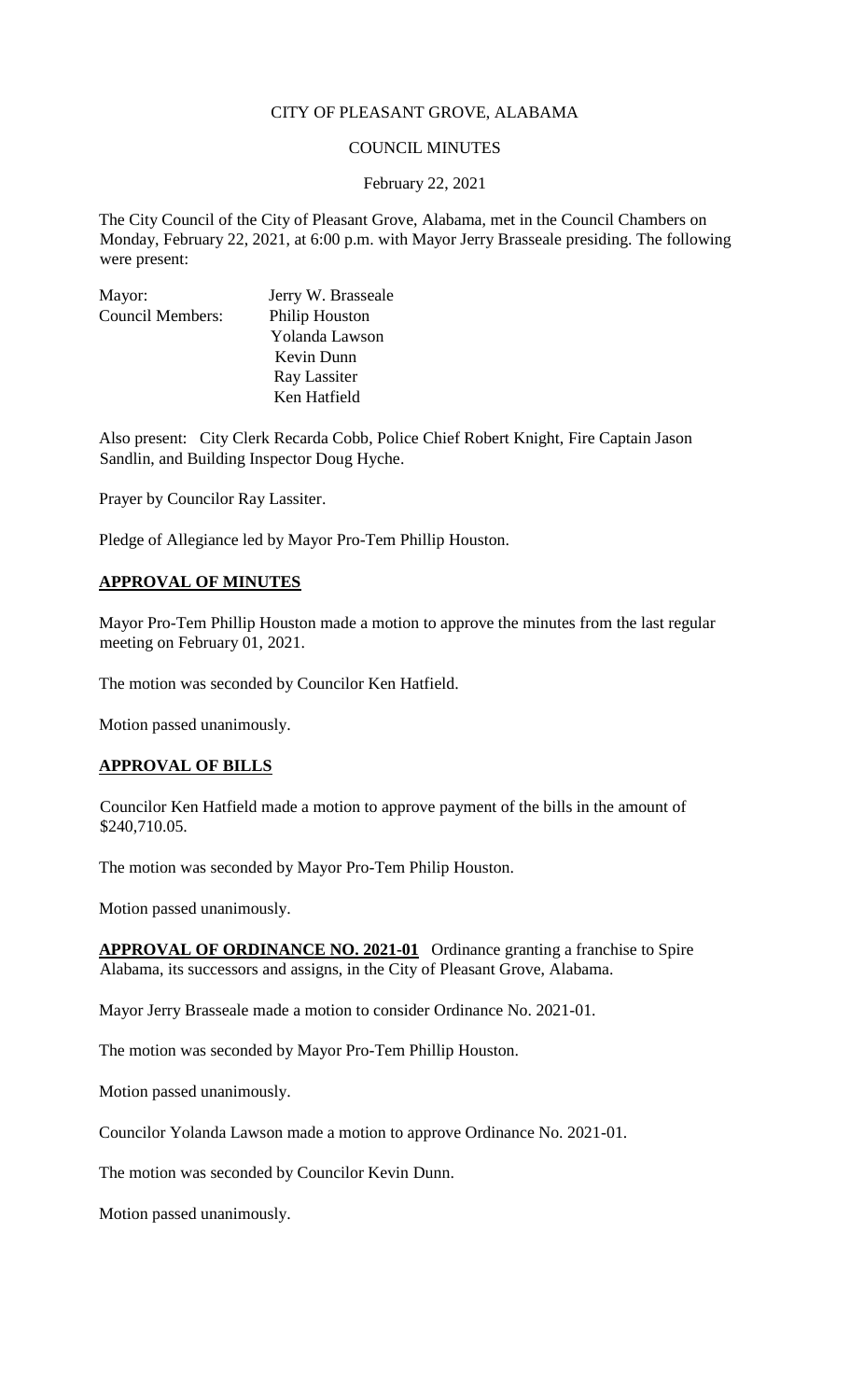**APPROVAL OF ORDINANCE NO. 2021-02.** Ordinance to wave the collection of the Construction Industry Craft Training fee collected on nonresidential construction building permits issued by the City of Pleasant Grove, Alabama, for all signs, municipal projects, churches, and charitable organizations pursuant to 41-4-410, ET Seq., ALA. CODE (1975), and 355-10-1-.02(B) of Alabama Administrative Code.

Mayor Jerry Brasseale made a motion to consider Ordinance No. 2021-02.

The motion was seconded by Councilor Ken Hatfield.

Motion passed unanimously.

Mayor Pro-Tem Phillip Houston made a motion to approve Ordinance No. 2021-02.

The motion was seconded by Councilor Yolanda Lawson.

Motion passed unanimously.

**APPROVAL OF RESOLUTION NO. 2021-04.** Resolution of the City of Pleasant Grove, Alabama to purchase and place gaming cameras in unauthorized dumping areas within the Community.

Councilor Yolanda Lawson made a motion to approve Resolution No. 2021-04.

The motion was seconded by Mayor Jerry Brasseale.

Motion passed unanimously.

## **OFFICERS OF THE CITY REPORTS**

Doug Hyche stated that he contacted a company who rents mobile storage containers, and inquired about the time period. He was told that a resident can keep the containers in their yard for as long as they want. Mr. Hyche suggested that an Ordinance be put into place to limit the time mobile storage containers can be kept in a resident's yard. Also, Mr. Hyche ask the Mayor and Council to consider increasing the Public Works employees' uniform allowance.

Chief Robert Knight discussed with the Mayor and Council about using the \$10,000 left over from the Fire Department kitchen remodel install cameras in the Police Department.

Captain Jason Sandlin –None

Recarda Cobb- None

# **COMMITTEE REPORTS**

Councilor Kevin Dunn discussed the overwhelming amount of trash within the community, and stated that he will invite several companies to attend the next council meeting to discuss live streaming. Also, Councilor Dunn talked about citizens debating about roads in need of repair, and asked if the City can reach out to Commissioner Jimmie Stephens concerning county owned roads. Mayor Jerry Brasseale stated that he's sure Mr. Stephens would be glad to come out and speak to the Council.

Councilor Ray Lassiter stated that the lessee of the ballpark has been complaining about not being able to play games, due to the wet field. Mayor Jerry Brasseale said that the fields were wet because of the rain